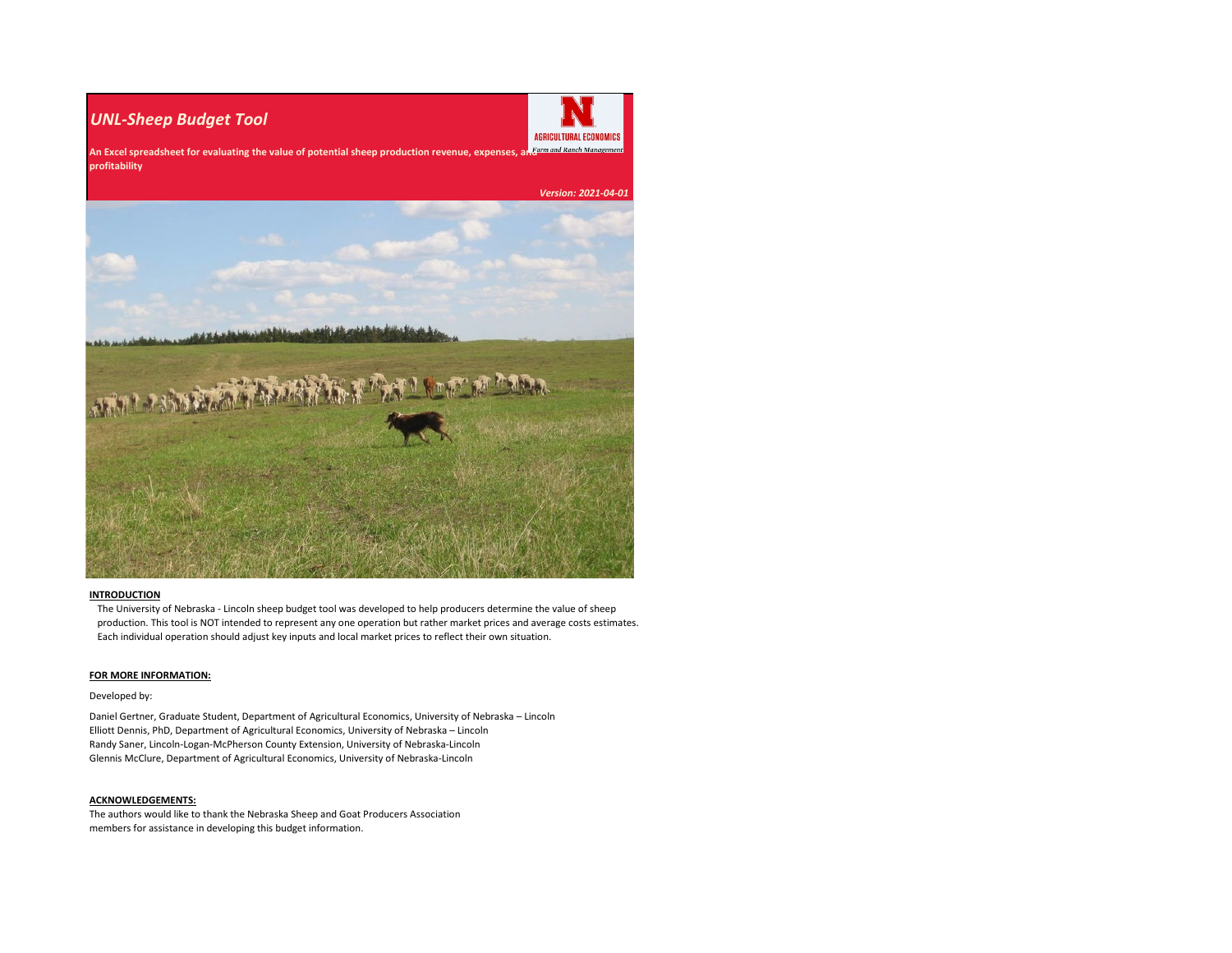### *UNL-Sheep Budget Tool*



**An Excel spreadsheet for evaluating the value of potential sheep production revenue, expenses, and profitability**

*Version: 2021-04-01*

#### **Budget Instructions**

| (1) The "Summary Budget" tab includes total income, total costs, and net revenue, plus breakeven calculations.                                                    |  |  |  |  |  |  |  |
|-------------------------------------------------------------------------------------------------------------------------------------------------------------------|--|--|--|--|--|--|--|
|                                                                                                                                                                   |  |  |  |  |  |  |  |
| (2) DO NOT input numbers directly in the "Summary Budget" tab.                                                                                                    |  |  |  |  |  |  |  |
|                                                                                                                                                                   |  |  |  |  |  |  |  |
| (3) Instead, input numbers directly into "Production Parameters", "Revenue", "Expenses - Variable", "Expenses - Fixed", "Non-Farm Adjustments", and "Taxes" tabs. |  |  |  |  |  |  |  |
|                                                                                                                                                                   |  |  |  |  |  |  |  |
| (4) Only input numbers and data into the yellow cells. Other numbers will automatically calculate and fill.                                                       |  |  |  |  |  |  |  |
|                                                                                                                                                                   |  |  |  |  |  |  |  |

#### Introduction

The University of Nebraska-Lincoln Department of Agricultural Economics Extension and Outreach program has developed sheep and goat budget templates for use by producers in Nebraska. The budget templates contain an interface in which producers can customize production parameters to their specific operations. Enterprise budgets can serve as a useful guide for producers as they make management decisions.

#### How to Use

Both the sheep and goat production budgets are organized identically and are designed to operate in the same way. The budgets include:

- 1) Instructions Provides instructions for how to navigate the spreadsheet.
- 2) Summary Budget Includes total income, variable cost, fixed cost, and breakeven calculations.
- 3) Production Parameters Contains customizable general flock, feed, and asset value information.
- 4) Revenue Contains a breakdown of the revenue components of sheep/goat production.
- 5) Expenses -Variable Includes a breakdown of production expenses that vary from year-to-year.
- 6) Expenses Fixed Includes a breakdown of fixed and overhead expenses.
- 7) Taxes Contains common taxes paid by sheep/goat producers.

8) Non-Farm Adjustments – Contains sources of other on and off-farm income that producers may include in their sheep or goat budgets.

#### To use, please follow the following guidelines:

The "Summary Budget" tab summarizes totals from the various budget worksheets or tabs.

Worksheet users should input numbers directly into the yellow highlighted cells in the "Production Parameters", "Revenue", "Expenses – Variable", "Expenses – Fixed", "Non-Farm Adjustments", and "Taxes" tabs.

#### Methods

The market prices, cost estimates, and production parameters included in the sample budget were developed in consultaton with Nebraska sheep and goat producers. After review of sample production budgets from producers, the template was drafted and presented to producers at their annual meetings. From there, revisions were made and the final budget template was completed and reviewed.

#### Assumptions

Several assumptions were made in an effort to create a sheep budget representative of average operations. A few of the key assumptions are:

*Sheep Budget*

- Breeding Flock Size: 250 ewes
- Lambs Born: 350 head/year
- Lambs Weaned: 329 head/year
- Lamb Weaning Weight: 75 pounds
- Lambs Sold at Weaning: 100 head/year
- Total Lambs Finished: 222 head/year

#### Conclusion

The University of Nebraska-Lincoln sheep and goat budget templates were developed to help producers project the value of sheep production and net revenue. This tool is not intended to represent any one operation, but rather to reflect production rates, market prices, and average cost estimates. Each individual operation should adjust key inputs and local market prices to reflect their own situation.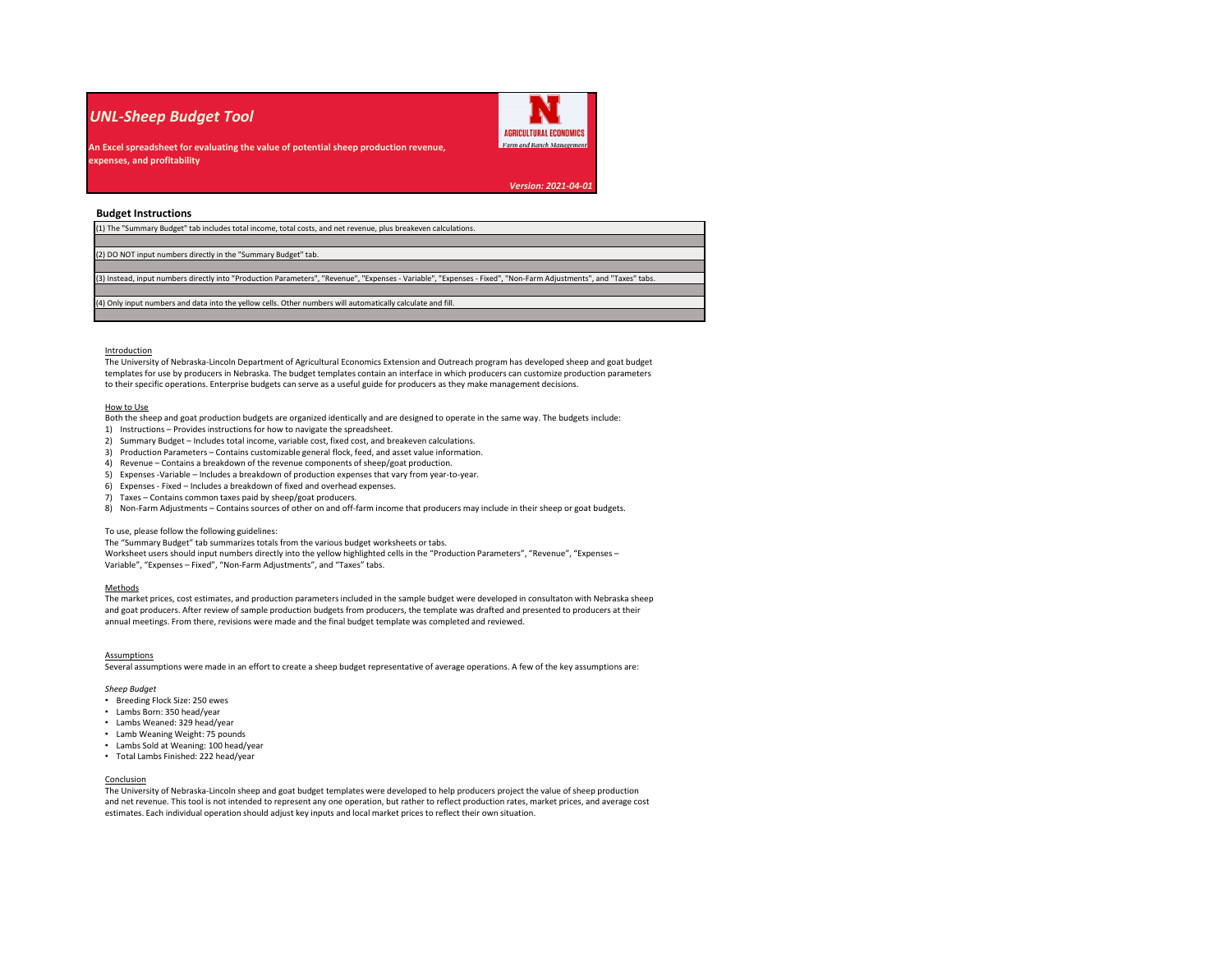**Annual Sheep Budget**

|                                                  |                         | <b>Total</b>                            |                    | Per Ewe                            |
|--------------------------------------------------|-------------------------|-----------------------------------------|--------------------|------------------------------------|
| Revenue                                          |                         | <b>Total Annual Revenue</b>             |                    | <b>Per Ewe Revenue</b>             |
| <b>Ewe-Related Sales</b>                         | $\mathbb{S}$            | 4,122.50                                | \$                 | 16.49                              |
| Ram-Related Sales                                | $\mathbf{s}$            | 270.00                                  | <sup>\$</sup>      | 1.08                               |
| <b>Lamb Sales</b>                                |                         |                                         |                    |                                    |
| <b>Weaned Lamb Sales</b>                         | $rac{s}{s}$             | 18,000.00                               | $\mathcal{S}$      | 72.00                              |
| Finished Lamb Sales                              |                         | 30,303.00                               | $\mathbf S$        | 121.21                             |
| Wool                                             | \$                      | 2,000.00                                | $\mathbf{s}$       | 8.00                               |
| Other Revenue                                    |                         |                                         |                    |                                    |
| <b>Total Gross Revenue</b>                       | \$                      | 83,557.20                               | $\mathbf{s}$       | 334.23                             |
|                                                  |                         |                                         |                    |                                    |
| <b>Expenses - Variable</b>                       |                         | <b>Total Annual Expenses - Variable</b> |                    | Per Ewe Annual Expenses - Variable |
| <b>Total Animal Purchases</b>                    | S                       | 8,400.00                                | \$                 | 33.60                              |
| <b>Total Feed Expenses</b>                       | $\sqrt{s}$              | 35,613.81                               | $\mathbf S$        | 142.46                             |
| <b>Total Other Expenses</b>                      | $\overline{\mathbf{s}}$ | 17,699.18                               | $\mathbf{\hat{S}}$ | 70.80                              |
| <b>Total Expenses - Variable</b>                 | $\overline{\mathbf{s}}$ | 61,712.99                               | S                  | 246.85                             |
|                                                  |                         |                                         |                    |                                    |
| <b>Expenses - Fixed</b>                          |                         | <b>Total Annual Expenses - Fixed</b>    |                    | Per Ewe Annual Expenses - Fixed    |
| <b>Total Annualized Fixed Expenses</b>           |                         | 15,353.98                               | $\mathcal{S}$      | 61.42                              |
| <b>Total Overhead and Fixed Expenses</b>         | $\overline{\mathbf{s}}$ | 3,000.00                                | $\mathbf S$        | 12.00                              |
| Total Expenses - Fixed & Overhead                | $\mathbf{s}$            | 18,353.98                               | \$                 | 73.42                              |
|                                                  |                         |                                         |                    |                                    |
| <b>Taxes</b>                                     |                         | <b>Total Annual Taxes</b>               |                    | <b>Per Ewe Taxes</b>               |
| <b>Total Taxes</b>                               | $\mathbb S$             | 1,700.00                                | l s                | 6.80                               |
| <b>Total Expenses (Variable + Fixed + Taxes)</b> | $\mathbf{s}$            | 81,766.97                               | \$                 | 327.07                             |
|                                                  |                         |                                         |                    |                                    |
| <b>Net Revenue (Loss)</b>                        | $\boldsymbol{s}$        | 1,790                                   | $\boldsymbol{s}$   | 7.16                               |
| <b>Non-Farm Adjustments</b>                      |                         | <b>Total Annual Adjustments</b>         |                    | <b>Per Ewe Adjustments</b>         |
| <b>Total Non-Farm Adjustments</b>                | $\mathbf{s}$            |                                         | $\mathbf{s}$       |                                    |
|                                                  |                         |                                         |                    |                                    |
| <b>Grand Total Revenue (Loss)</b>                | $\overline{s}$          | 1,790                                   | $\boldsymbol{s}$   | 7.16                               |

| <b>Breakeven Prices</b>                            |                                |                   |                                    |                                                                                                                              |
|----------------------------------------------------|--------------------------------|-------------------|------------------------------------|------------------------------------------------------------------------------------------------------------------------------|
|                                                    | <b>Breakeven Price (\$/lb)</b> |                   | Sale Price Above Breakeven (\$/lb) | <b>Breakeven Price Calculations Explanation</b>                                                                              |
| <b>Weaned Breakeven Prices</b>                     |                                |                   |                                    |                                                                                                                              |
| Weaned Lamb Breakeven Price (\$/lb) Live Weight    |                                | 3.01 S            |                                    | $(0.61)$ All expenses (excluding finishing expenses) divided by total weight of weaned lambs.                                |
| <b>Finishing Breakeven Prices</b>                  |                                |                   |                                    |                                                                                                                              |
| Finished Lamb Breakeven Price (\$/lb) Live Weight  |                                | 2.63 S            |                                    | $(0.68)$ All expenses times percent sold by live weight divided by total finished lamb lbs. sold by a live weight basis.     |
| Finished Lamb Breaken Price (\$/lb) Carcass Weight |                                | 4.96 <sup>5</sup> |                                    | (1.46) All expenses times percent sold by carcass weight divided by total finished lamb Ibs. sold by a carcass weight basis. |
|                                                    |                                |                   |                                    |                                                                                                                              |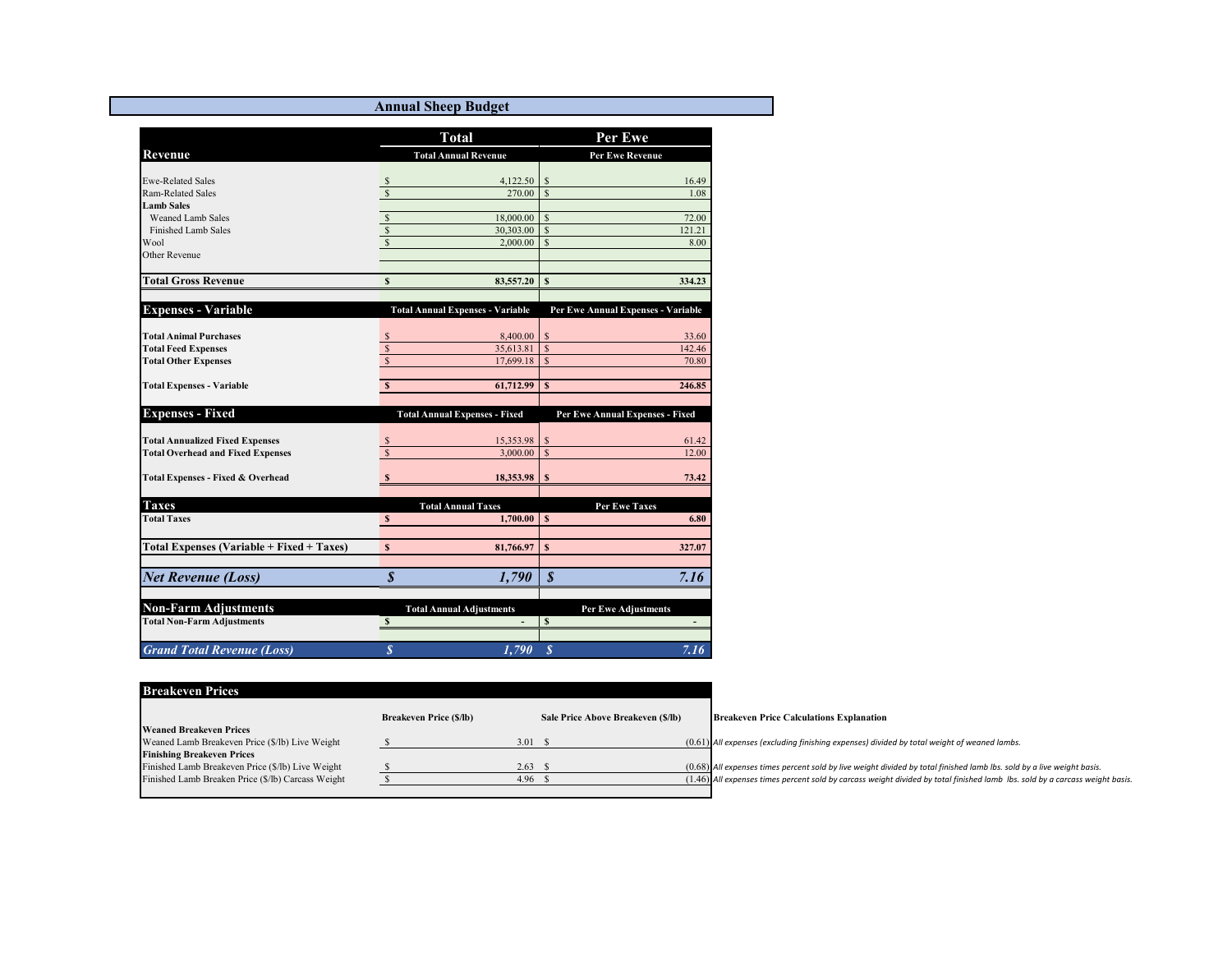| <b>General Flock Information</b>                      |                                               | <b>General Feed Information</b>                                                                                           |
|-------------------------------------------------------|-----------------------------------------------|---------------------------------------------------------------------------------------------------------------------------|
|                                                       | <b>Quantity Units</b>                         |                                                                                                                           |
|                                                       |                                               | As Fed<br>Purchased<br><b>Fed Unit per</b><br>Fed                                                                         |
| Ewes                                                  |                                               | <b>Purchased Unit</b><br>Price<br>Price per Unit Unit<br>Unit                                                             |
|                                                       | $250$ ewes<br><b>Breeding Flock</b>           | Feed                                                                                                                      |
| Ewes Culled Per Year                                  | $25$ ewes                                     | 2000<br>Grass Hay<br>100.00<br>$\mathbb{S}$<br>0.05<br>ton<br>pounds                                                      |
| Ewe Deaths Per Year                                   | $15$ ewes                                     | $\mathbb{S}$<br>150.00<br>2000<br>Alfalfa Hay \$<br>ton<br>0.08<br>pounds<br>$\mathbb{S}$<br>Salt & Mineral $\frac{1}{s}$ |
| Cull Ewe Sale Weight                                  | $170$ pounds<br>40                            | 28.00<br>bag<br>50<br>0.56<br>pounds<br>$\mathbb S$<br>43.00                                                              |
| Replacement Ewes Purchased<br>Raised Replacement Ewes | $0$ head/year                                 | 43.00 AUM*<br>Pasture \$<br>AUM<br>5.50<br>56<br>$\mathbb{S}$<br>Corn $\sqrt{\ }$<br>bu<br>0.10<br>pounds                 |
|                                                       | 1.4 lambs per ewe<br>Lambing Rate             | $\mathbb{S}$<br>0.20<br>$0.20$ day<br>Creep Feed for baby lambs \$<br>day                                                 |
|                                                       |                                               | 34% protein finishing supplement $\frac{\$}{}$<br>$21.99$ bag<br>50S<br>0.44<br>pounds                                    |
| Rams                                                  |                                               |                                                                                                                           |
|                                                       | Rams Needed<br>$5$ ram(s)                     | * AUM = Animal Unit Month - Amount of forage required by one animal unit for one month.                                   |
|                                                       |                                               |                                                                                                                           |
|                                                       | Ram Use (Years)<br>$5$ years                  | <b>Fixed Asset Values</b>                                                                                                 |
| Ram Death Loss Rate                                   |                                               |                                                                                                                           |
| Cull Ram Sale Weight                                  | 300 pounds                                    | Units<br>Quantity                                                                                                         |
| Replacement Rams Purchased                            | 1 head/year                                   | Land                                                                                                                      |
| Raised Replacement Rams                               | $0$ head/year                                 | Grazing Land<br>549 acres                                                                                                 |
|                                                       |                                               | <b>Stocking Density</b><br>0.46 ewes per acre                                                                             |
| Lambs                                                 | Lambs Born<br>350 head/year                   |                                                                                                                           |
| Lamb Death Loss Rate (Pre-Weaning)                    | 6%                                            | <b>Buildings / Barn</b>                                                                                                   |
|                                                       |                                               | 50,000.00<br>Current Value \$                                                                                             |
| Weaning                                               |                                               | Future/Salvage Value<br>20,000.00                                                                                         |
|                                                       | Lambs Weaned<br>329 head/year                 | Depreciable Life<br>20 years                                                                                              |
| Lambs Sold at Weaning                                 | 100 head/year                                 |                                                                                                                           |
| Lamb Weaning Weight                                   | 75 pounds                                     |                                                                                                                           |
|                                                       |                                               | <b>Fencing Posts</b>                                                                                                      |
| Feeding                                               |                                               | Cost per post $\sqrt{s}$<br>$6.00$ post                                                                                   |
|                                                       | $130$ days<br>Days Fed                        | Depreciable Life<br>10 years                                                                                              |
| Lamb Harvest Weight                                   | $140$ pounds                                  |                                                                                                                           |
| Average Daily Gain                                    | 0.5 pounds per day                            | <b>Total Fence Posts</b><br>3260 posts                                                                                    |
| Lamb Death Loss Rate (Post-Weaning)                   | 3%                                            | Total Post Cost \$ 19,560.93                                                                                              |
| Replacement lambs purchased                           | $\overline{0}$ head/year                      |                                                                                                                           |
| <b>Total Lambs Finished</b>                           | 222 head/year                                 | <b>Fencing Panels</b>                                                                                                     |
|                                                       |                                               | Panel Length<br>6 feet                                                                                                    |
| Marketing                                             |                                               | Cost per panel $\sqrt{\$}$<br>25.00<br>panel                                                                              |
|                                                       | Carcass Yield<br>53%                          | Depreciable Life<br>10 years                                                                                              |
| Percent of finished lambs sold Live                   | 50%                                           |                                                                                                                           |
| Percent of finished lambs sold Carcass                | 50%                                           | <b>Total Fence Panels</b><br>3259 panels                                                                                  |
|                                                       |                                               | Total Panel Cost \$ 81,478.86                                                                                             |
| <b>Lamb Finishing Ration</b>                          |                                               |                                                                                                                           |
|                                                       | 130 lbs/lamb<br>Corn<br>29 lbs/lamb           |                                                                                                                           |
| 34% protein supplement                                | Grass Hay<br>$162$ lbs/lamb                   | Machinery & Equipment Used for Enterprise                                                                                 |
|                                                       | 2.47 lbs/lamb/day<br>As Fed Intake            | 40,000.00<br>Current Value \$                                                                                             |
|                                                       |                                               | Future/Salvage Value \$<br>20,000.00                                                                                      |
| Wool                                                  |                                               | Depreciable Life<br>10 years                                                                                              |
|                                                       | Ewe Wool Sold<br>8 pounds per ewe             |                                                                                                                           |
|                                                       | $\frac{7}{7}$ pounds per ram<br>Ram Wool Sold |                                                                                                                           |
|                                                       |                                               |                                                                                                                           |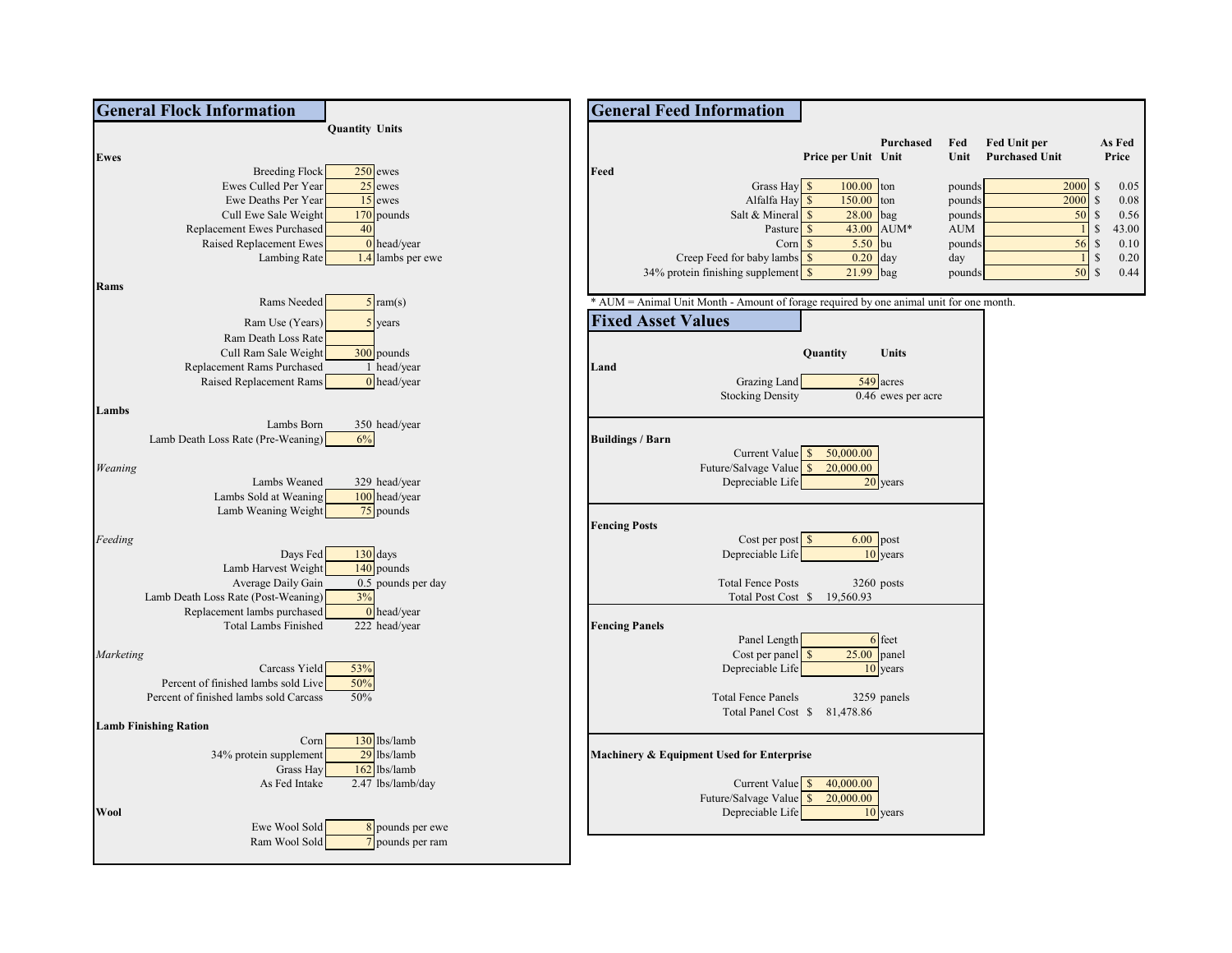# **Total Gross Revenue \$ 83,557.20**

| <b>Revenue</b>               |           |                |                           |           |                            |                      |
|------------------------------|-----------|----------------|---------------------------|-----------|----------------------------|----------------------|
|                              | Quantity  | Units          | Price                     | Per Unit  |                            | <b>Total Revenue</b> |
|                              |           |                |                           |           |                            |                      |
| <b>Ewe-Related Sales</b>     |           |                |                           |           |                            |                      |
| <b>Cull Ewe Sales</b>        | 42.5 cwt  |                | $\sqrt{\ }$               | 97 cwt    | $\boldsymbol{\mathcal{S}}$ | 4,122.50             |
| <b>Ram-Related Sales</b>     |           |                |                           |           |                            |                      |
| Cull Ram Sales               |           | $3.0$ cwt      | $\mathcal{S}$             | $90$ cwt  | $\mathcal{S}$              | 270.00               |
| <b>Lamb Sales</b>            |           |                |                           |           |                            |                      |
| <b>Weaned Lamb Sales</b>     | 75.0 cwt  |                | $\mathcal{S}$             | $240$ cwt | $\mathcal{S}$              | 18,000.00            |
| <b>Finished Lamb Sales</b>   |           |                |                           |           |                            |                      |
| Live Weight                  | 155.4 cwt |                | $\boldsymbol{\mathsf{S}}$ | $195$ cwt | $\boldsymbol{\mathcal{S}}$ | 30,303.00            |
| Carcass Weight               | 82.4 cwt  |                | $\overline{\mathbb{S}}$   | $350$ cwt | $\mathcal{S}$              | 28,826.70            |
| <b>Wool</b>                  |           |                |                           |           |                            |                      |
| <b>Ewe Wool Sales</b>        |           | $2,000$ pounds | \$                        | 1 pound   | $\boldsymbol{\mathcal{S}}$ | 2,000.00             |
| Ram Wool Sales               |           | 35 pounds      | $\mathcal{S}$             | 1 pound   | $\mathcal{S}$              | 35.00                |
| <b>Other Revenue</b>         |           |                |                           |           |                            |                      |
| <b>Other Revenue</b>         |           | units          |                           | unit      |                            |                      |
| <b>Other Revenue</b>         |           | units          |                           | unit      |                            |                      |
| Other Revenue                |           | units          |                           | unit      |                            |                      |
| <b>Total "Other" Revenue</b> |           |                |                           |           |                            |                      |
|                              |           |                |                           |           |                            |                      |
| <b>Gross Revenue</b>         |           |                |                           |           | \$                         | 83,557.20            |
|                              |           |                |                           |           |                            |                      |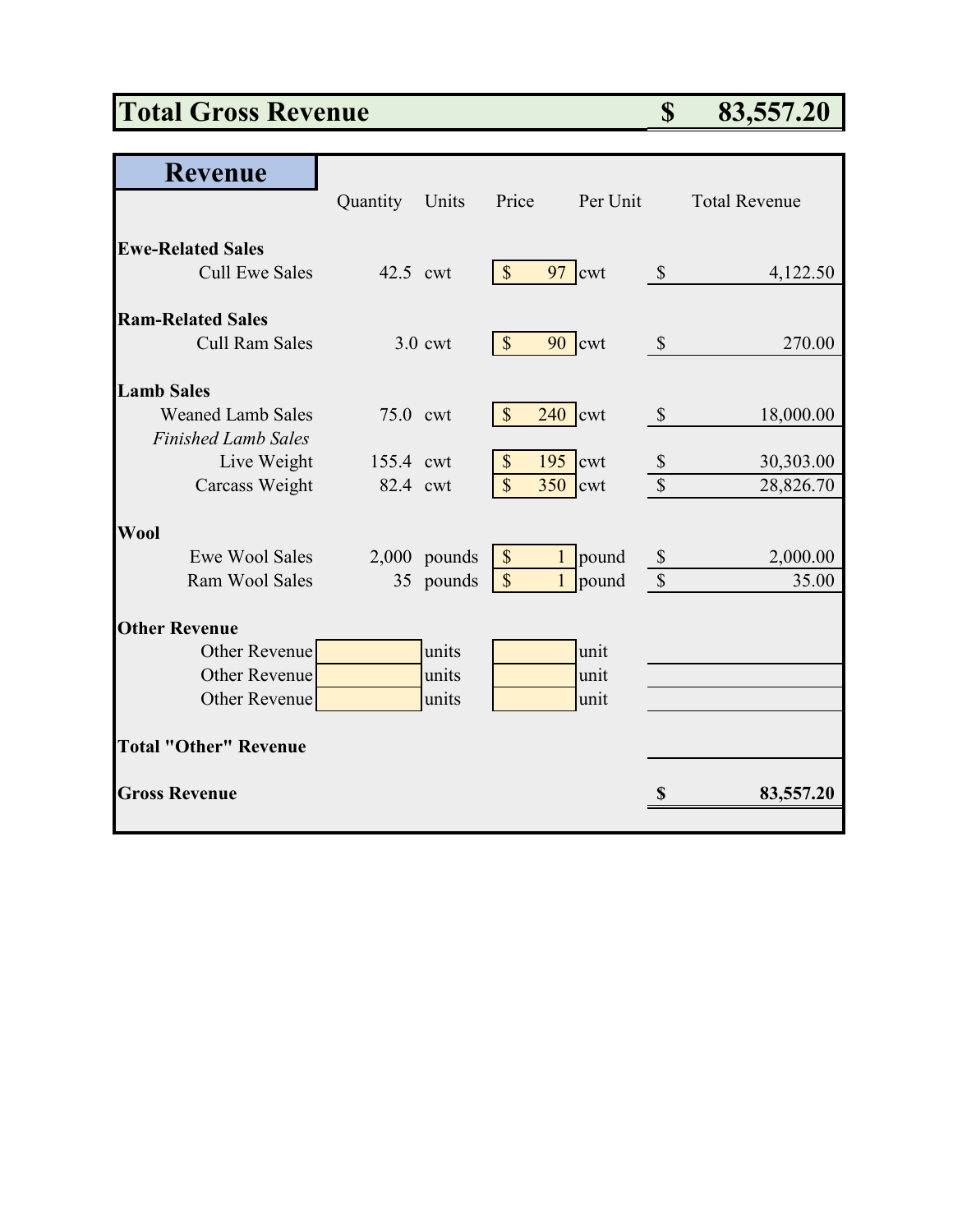| <b>Total Expenses - Variable</b>                              |                      |                      |                 |                                | \$      | 61,712.99                    |
|---------------------------------------------------------------|----------------------|----------------------|-----------------|--------------------------------|---------|------------------------------|
| <b>Animal Purchases</b>                                       | Quantity             | Units                | Price           | Per Unit                       |         | <b>Annual Variable Costs</b> |
|                                                               |                      |                      |                 |                                |         |                              |
| Replacement Ewes Purchased<br>Replacement Ram Purchased       |                      | 40 head<br>1 head    | 200<br>400      | head<br>head                   | S<br>\$ | 8,000.00<br>400.00           |
| Weaned Lambs (Purchased)                                      |                      | head                 |                 | head                           |         |                              |
| <b>Other Animal Purchases</b>                                 |                      |                      |                 |                                |         |                              |
| Other Animal Purchases<br>Other Animal Purchases              |                      | unit<br>unit         |                 | unit<br>unit                   |         |                              |
| Other Animal Purchases                                        |                      | unit                 |                 | unit                           |         |                              |
| <b>Total Other Animal Purchases</b>                           |                      |                      |                 |                                |         |                              |
|                                                               |                      |                      |                 |                                |         |                              |
| <b>Total Animal Purchases</b>                                 |                      |                      |                 |                                | S       | 8,400.00                     |
|                                                               | <b>Quantity per</b>  |                      |                 |                                |         |                              |
| <b>Feed Expenses</b>                                          | Animal per           |                      |                 |                                |         |                              |
|                                                               | Year                 | Units                | Price           | Per Unit                       |         | <b>Annual Variable Costs</b> |
| <b>Ewe Feed</b>                                               |                      |                      |                 |                                |         |                              |
| Grass Hay                                                     |                      | pounds               | S               | $0.05$ pounds                  |         |                              |
| Alfalfa Hay                                                   |                      | $210$ pounds         | S               | $0.08$ pounds                  | \$      | 3,937.50                     |
| Salt & Mineral                                                | $\overline{4}$       | pounds               | S               | $0.56$ pounds                  | \$      | 560.00                       |
| Pasture                                                       | 1.5                  | <b>AUM</b>           | \$43.00 AUM     |                                | \$      | 16,125.00                    |
| Corn                                                          | 200                  | pounds               | S               | $0.10$ pounds                  | S       | 4,910.71                     |
| Other<br><b>Ram Feed</b>                                      |                      | pounds               |                 | pounds                         |         |                              |
| Grass Hay                                                     | 200                  | pounds               | S               | $0.05$ pounds                  | S       | 50.00                        |
| Alfalfa Hay                                                   |                      | $200$ pounds         | S               | $0.08$ pounds                  | \$      | 75.00                        |
| Salt & Mineral                                                | 31.25                | pounds               | S               | $0.56$ pounds                  | \$      | 87.50                        |
| Pasture                                                       |                      | $2$ AUM              | \$43.00 AUM     |                                | S       | 430.00                       |
| Corn                                                          |                      | pounds               |                 | $0.10$ pounds                  |         |                              |
| Other                                                         |                      | pounds               |                 | pounds                         |         |                              |
| Pre-Weaning Lamb Feed                                         |                      |                      |                 |                                |         |                              |
| Grass Hay<br>Alfalfa Hay                                      |                      | pounds<br>pounds     | S<br>S          | $0.05$ pounds<br>$0.08$ pounds |         |                              |
| Salt & Mineral                                                |                      | pounds               | S               | $0.56$ pounds                  |         |                              |
| Pasture                                                       |                      | AUM                  | s<br>43.00 AUM  |                                |         |                              |
| Corn                                                          |                      | pounds               | S               | $0.10$ pounds                  |         |                              |
| Creep Feed for baby lambs                                     |                      | 30 days              | $0.20$ day<br>S |                                | \$      | 1,974.00                     |
| Other                                                         |                      | pounds               |                 | pounds                         |         |                              |
| Finishing Lamb Feed                                           |                      |                      |                 |                                |         |                              |
| Grass Hay<br>Alfalfa Hay                                      |                      | 162 pounds           | S<br>\$         | $0.05$ pounds                  | S       | 1,798.20                     |
| Salt & Mineral                                                |                      | pounds<br>pounds     | S               | $0.08$ pounds<br>$0.56$ pounds |         |                              |
| Pasture                                                       |                      | <b>AUM</b>           | S               | 43.00 AUM                      |         |                              |
| Corn                                                          |                      | 130 pounds           | S               | $0.10$ pounds                  | \$      | 2,834.46                     |
| 34% protein supplement                                        |                      | 29 pounds            | 0.44            | pounds                         |         | 2,831.43                     |
| Other                                                         |                      | pounds               |                 | pounds                         |         |                              |
| Other                                                         |                      | pounds               |                 | pounds                         |         |                              |
| <b>Other Feed Expenses</b>                                    |                      | unit                 |                 | unit                           |         |                              |
| Other Feed Expenses<br>Other Feed Expenses                    |                      | unit                 |                 | unit                           |         |                              |
| Other Feed Expenses                                           |                      | unit                 |                 | unit                           |         |                              |
| <b>Total Feed Expenses</b>                                    |                      |                      |                 |                                | \$      | 35,613.81                    |
|                                                               |                      |                      |                 |                                |         |                              |
| <b>Other Variable Expenses</b>                                | Number of<br>Animals |                      |                 | Per<br>Animal                  |         |                              |
| <b>Wool Expenses</b>                                          |                      | Animal               | Price           |                                |         | <b>Annual Variable Costs</b> |
| <b>Shearing Ewes</b>                                          |                      | 250 ewes             | 5.00            | per ewe                        |         | 1,250.00                     |
| <b>Shearing Rams</b>                                          |                      | $5$ ram(s)           | 10.00           | per ram                        |         | 50.00                        |
| Other Wool Expenses<br><b>Marketing &amp; Risk Management</b> |                      | units                |                 | per unit                       |         |                              |
| Pasture, Rangeland, & Forage Insurance                        |                      | 250 ewes             | 1.30            | per ewe                        | \$      | 325.00                       |
| Livestock Revenue Protection Insurance                        |                      | 250 ewes             |                 | per ewe                        | \$      |                              |
| The American Lamb Checkoff                                    |                      | 222 lambs finished   | 1.19            | per lamb                       | \$      | 264.18                       |
| Additional Marketing & Hauling                                |                      | 322 lambs            | 5.00            | per lamb                       |         | 1,610.00                     |
| Other Marketing & Risk Management Costs                       |                      | units                |                 | per unit                       |         |                              |
| <b>Predator Control</b>                                       |                      |                      |                 |                                |         |                              |
| Dog Food<br><b>Additional Predator Control</b>                |                      | 250 ewes<br>250 ewes | \$<br>1.80      | $1.50$ per ewe<br>per ewe      | \$      | 375.00<br>450.00             |
| Other Predator Control                                        |                      | units                |                 | unit                           |         |                              |
| <b>Repair Expenses</b>                                        |                      |                      |                 |                                |         |                              |
| Housing Improvement & Repairs                                 |                      | 250 ewes             |                 | per ewe                        |         |                              |
| Machinery, Equipment, Vehicle Repairs                         |                      | 250 ewes             | S<br>5.00       | per ewe                        |         | 1,250.00                     |
| Fencing Repairs                                               |                      | 250 ewes             | S               | 3.00 per ewe                   | S       | 750.00                       |
| Other Repairs                                                 |                      | 250 ewes             |                 | per ewe                        |         |                              |
| <b>Other Variable Expenses</b><br>Labor - Hired               |                      | 250 ewes             | 26.00           | per ewe                        | S       | 6,500.00                     |
| Fuel                                                          |                      | 250 ewes             | 12.50           | per ewe                        | \$      | 3,125.00                     |
| Veterinary and Medical                                        |                      | 250 ewes             | 4.00            | per ewe                        |         | 1,000.00                     |
| <b>Operating Interest</b>                                     |                      | $250$ ewes           | 3.00            | per ewe                        | \$      | 750.00                       |
| Other Variable Expenses                                       |                      | units                |                 | per unit                       |         |                              |
| Other Variable Expenses                                       |                      | units                |                 | per unit                       |         |                              |
| Other Variable Expenses                                       |                      | units                |                 | per unit                       |         |                              |
| <b>Total Other Expenses</b>                                   |                      |                      |                 |                                |         | 17,699.18                    |
|                                                               |                      |                      |                 |                                |         |                              |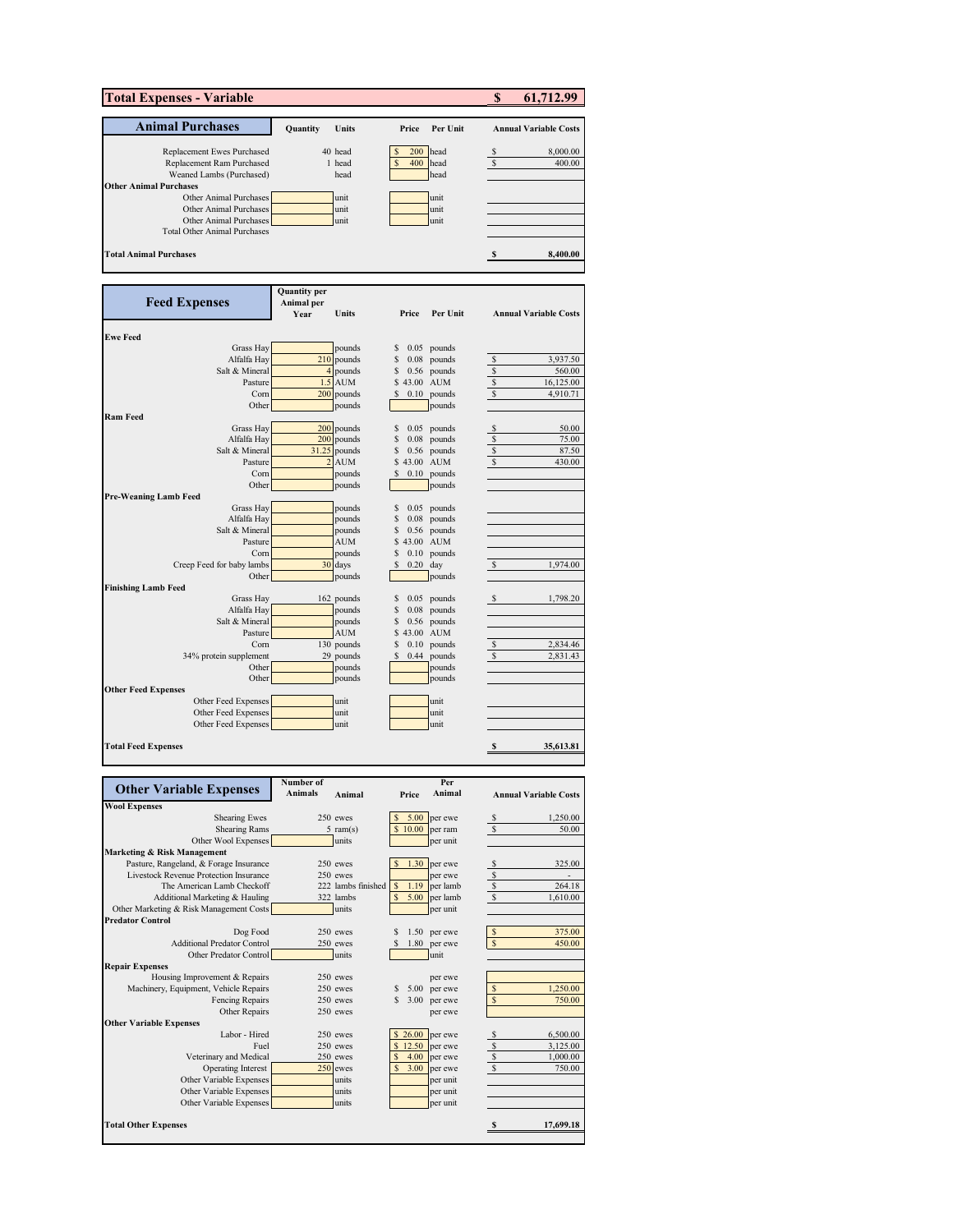### **Total Expenses - Fixed & Overhead \$** 18,353.98

| <b>Annualized Fixed Expenses</b>                  |            |          |            |                                            |
|---------------------------------------------------|------------|----------|------------|--------------------------------------------|
|                                                   | Value      | Per Unit |            | <b>Annualized Fixed</b><br><b>Expenses</b> |
| <b>Annualized Fencing Expenses (Depreciation)</b> |            |          |            |                                            |
| Buildings /Barn \$ 6.00                           |            | per ewe  | \$         | 1,500.00                                   |
| Fence Posts \$7.82                                |            | per ewe  | \$         | 1,956.09                                   |
| Fence Panels \$32.59                              |            | per ewe  | \$         | 8,147.89                                   |
| Machinery & Equipment Used for Enterprise $$8.00$ |            | per ewe  | \$         | 2,000.00                                   |
| <b>Other Annualized Expenses</b>                  |            |          |            |                                            |
| Other Annualized Fixed Expenses \$ -              |            | per ewe  |            |                                            |
| Other Annualized Fixed Expenses \$ -              |            | per ewe  |            |                                            |
| Other Annualized Fixed Expenses \$                | $\sim$ $-$ | per ewe  |            |                                            |
| <b>Opportunity Interest Expense</b>               | 7.00<br>S. | per ewe  | $\sqrt{S}$ | 1,750.00                                   |
| <b>Total Annualized Fixed Expenses</b>            |            |          |            | 15,353.98                                  |
|                                                   |            |          |            |                                            |

| <b>Other Expenses: Fixed and Overhead</b> |                          |       |          |                                                    |
|-------------------------------------------|--------------------------|-------|----------|----------------------------------------------------|
| <b>Overhead Expenses</b>                  |                          | Price | Per Unit | <b>Overhead and Other Fixed</b><br><b>Expenses</b> |
|                                           | Overhead Expense \$12.00 |       | per ewe  | -S<br>3,000.00                                     |
| <b>Other Fixed Expenses</b>               |                          |       |          |                                                    |
|                                           | Land Rent                |       | per ewe  |                                                    |
|                                           | Other Fixed Expenses     |       | per ewe  |                                                    |
|                                           | Other Fixed Expenses     |       | per ewe  |                                                    |
| <b>Total Overhead and Fixed Expenses</b>  |                          |       |          | 3,000.00                                           |
|                                           |                          |       |          |                                                    |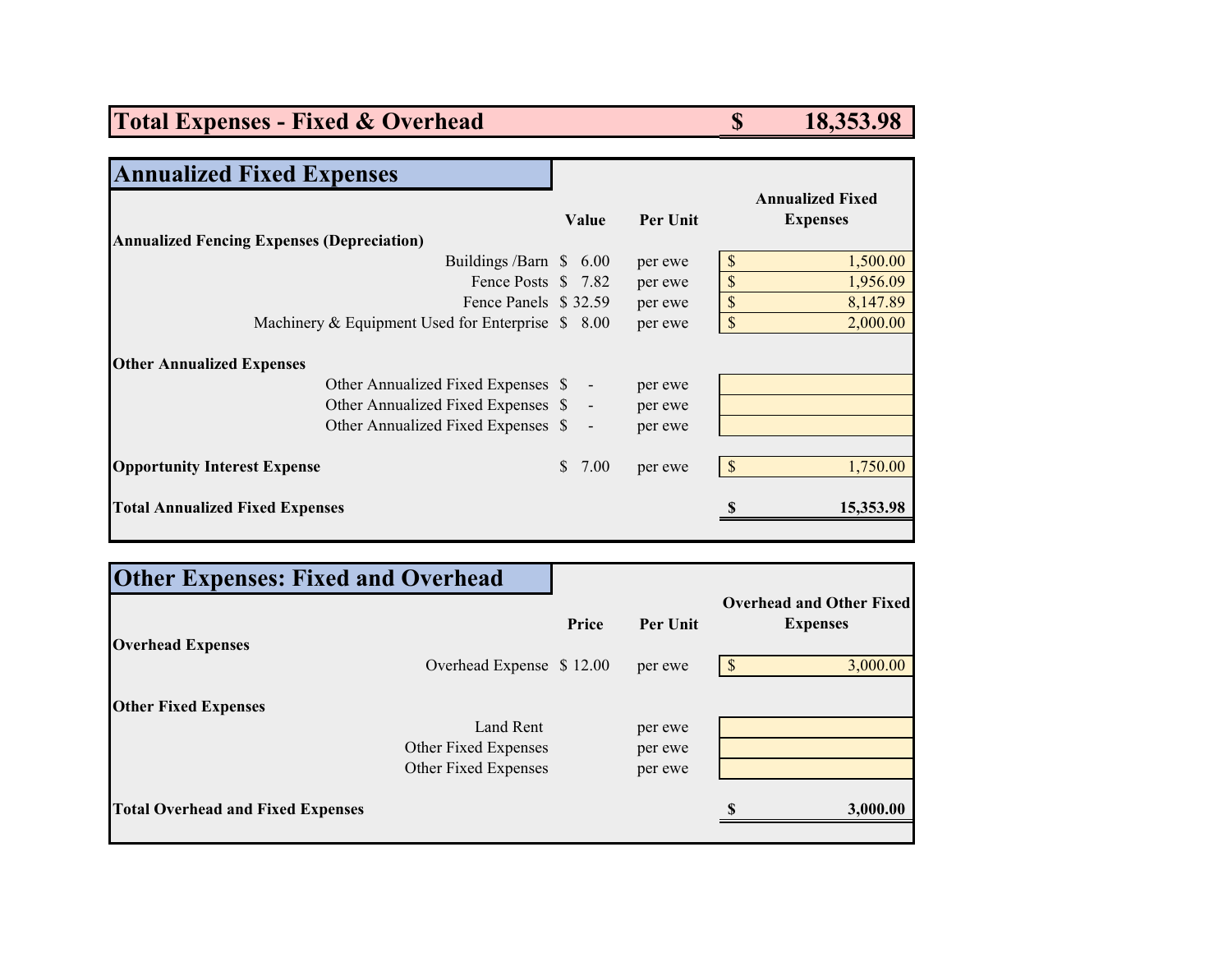# **Total Taxes \$ 1,700.00**

| <b>Taxes</b>                  |      |       |                 |                           |                            |
|-------------------------------|------|-------|-----------------|---------------------------|----------------------------|
|                               | Unit | Price | <b>Per Unit</b> |                           | <b>Annual Tax Expenses</b> |
| <b>Taxes</b>                  |      |       |                 |                           |                            |
| Real Estate Tax               |      |       |                 | \$                        | 1,200.00                   |
| <b>Personal Propety Taxes</b> |      |       |                 | $\boldsymbol{\mathsf{S}}$ | 500.00                     |
|                               |      |       |                 |                           |                            |
|                               |      |       |                 |                           |                            |
|                               |      |       |                 |                           |                            |
|                               |      |       |                 |                           |                            |
|                               |      |       |                 |                           |                            |
|                               |      |       |                 |                           |                            |
|                               |      |       |                 |                           |                            |
| <b>Total Taxes</b>            |      |       |                 |                           | 1,700.00                   |
|                               |      |       |                 |                           |                            |